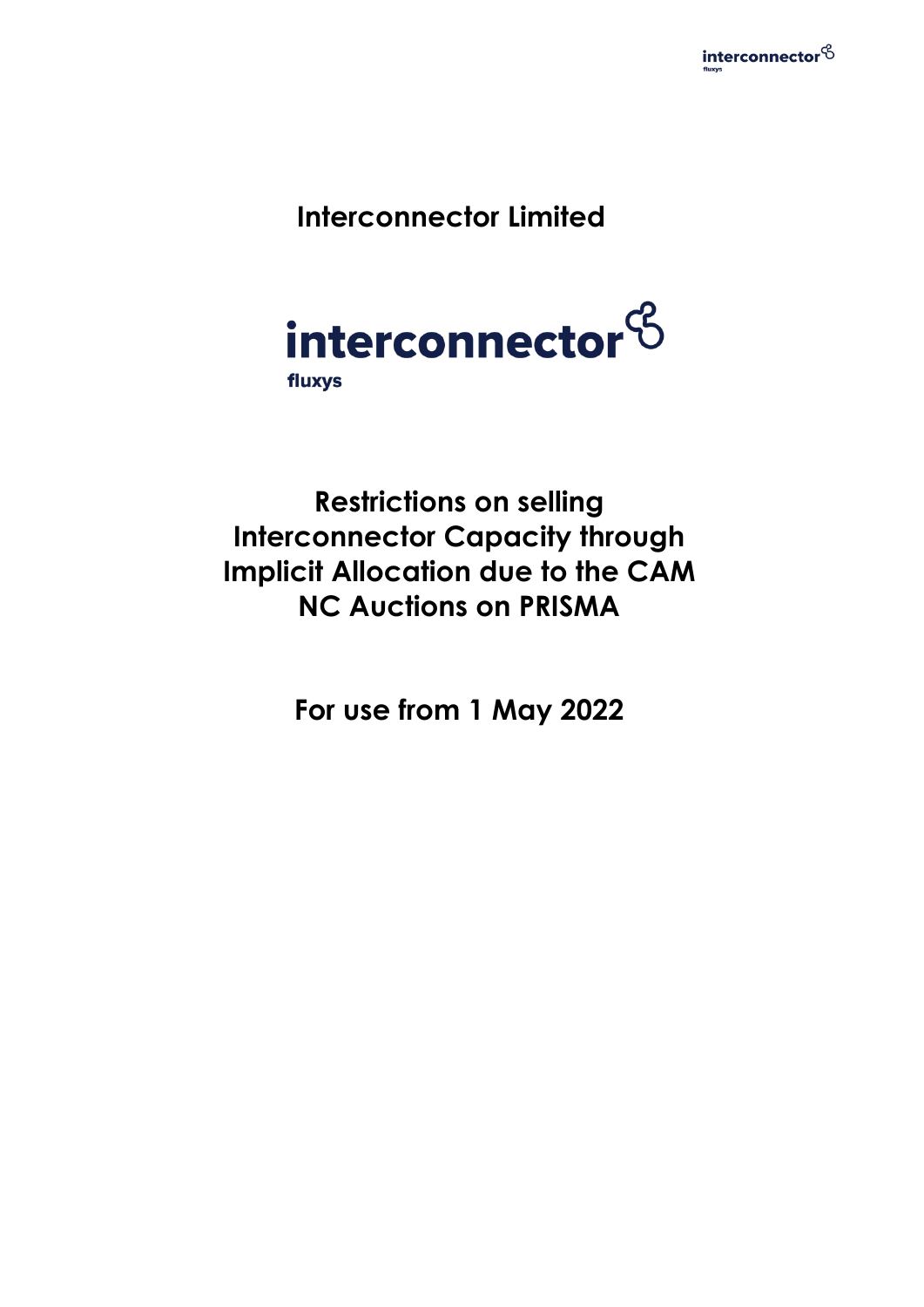

**Annual Capacity**<br>The below table shows the 3 month period between May - Jul 2022 and outlines the days where INT is unable to offer<br>capacity to the market due to the PRISMA Auctions.<br>"Yes' indicates that INT is able to of

| 3 Month Forward View from May<br>2022              | Annual Capacity Offered for the next 15 Gas Years |                      |                                                 |                       |  |  |  |  |  |  |
|----------------------------------------------------|---------------------------------------------------|----------------------|-------------------------------------------------|-----------------------|--|--|--|--|--|--|
| <b>Day of Purchase</b>                             |                                                   |                      | Oct 22 - Sep 23 Oct 23 - Sep 24 Oct 24 - Sep 25 | GY 25-26 - 36-37      |  |  |  |  |  |  |
| Sunday 01/05/2022                                  | No                                                | No                   | No                                              | No                    |  |  |  |  |  |  |
| Monday 02/05/2022                                  | No                                                | No                   | No                                              | No                    |  |  |  |  |  |  |
| Tuesday 03/05/2022                                 | Yes                                               | Yes                  | Yes                                             | Yes                   |  |  |  |  |  |  |
| <b>Wednesday 04/05/2022</b>                        | Yes                                               | Yes                  | Yes                                             | Yes                   |  |  |  |  |  |  |
| Thursday 05/05/2022                                | Yes                                               | Yes                  | Yes                                             | Yes                   |  |  |  |  |  |  |
| Friday 06/05/2022                                  | Yes                                               | Yes                  | Yes                                             | Yes                   |  |  |  |  |  |  |
| Saturday 07/05/2022                                | No                                                | No                   | No                                              | No                    |  |  |  |  |  |  |
| Sunday 08/05/2022                                  | No                                                | No                   | No                                              | No                    |  |  |  |  |  |  |
| Monday 09/05/2022                                  | Yes                                               | Yes                  | Yes                                             | Yes                   |  |  |  |  |  |  |
| Tuesday 10/05/2022                                 | Yes                                               | Yes                  | Yes                                             | Yes                   |  |  |  |  |  |  |
| Wednesday 11/05/2022                               | Yes                                               | Yes                  | Yes                                             | Yes                   |  |  |  |  |  |  |
| Thursday 12/05/2022                                | Yes                                               | Yes                  | Yes                                             | Yes                   |  |  |  |  |  |  |
| Friday 13/05/2022                                  | Yes                                               | Yes                  | Yes                                             | Yes                   |  |  |  |  |  |  |
| Saturday 14/05/2022                                | No                                                | No                   | No                                              | No                    |  |  |  |  |  |  |
| Sunday 15/05/2022                                  | No                                                | No                   | No                                              | No                    |  |  |  |  |  |  |
| Monday 16/05/2022                                  | Yes                                               | Yes                  | Yes                                             | Yes                   |  |  |  |  |  |  |
| Tuesday 17/05/2022                                 | Yes                                               | Yes                  | Yes                                             | Yes                   |  |  |  |  |  |  |
| <b>Wednesday 18/05/2022</b>                        | Yes                                               | Yes                  | Yes                                             | Yes                   |  |  |  |  |  |  |
| Thursday 19/05/2022                                | Yes<br>Yes                                        | Yes                  | Yes                                             | Yes                   |  |  |  |  |  |  |
| Friday 20/05/2022                                  | No                                                | Yes<br>No            | Yes<br>No                                       | Yes<br>No             |  |  |  |  |  |  |
| Saturday 21/05/2022                                | No                                                | No                   | No                                              | No                    |  |  |  |  |  |  |
| Sunday 22/05/2022<br>Monday 23/05/2022             | Yes                                               | Yes                  | Yes                                             | Yes                   |  |  |  |  |  |  |
|                                                    |                                                   |                      |                                                 |                       |  |  |  |  |  |  |
| Tuesday 24/05/2022                                 | Yes<br>Yes                                        | Yes<br>Yes           | Yes<br>Yes                                      | Yes<br>Yes            |  |  |  |  |  |  |
| Wednesday 25/05/2022<br>Thursday 26/05/2022        | Yes                                               | Yes                  | Yes                                             | Yes                   |  |  |  |  |  |  |
| Friday 27/05/2022                                  | Yes                                               | Yes                  | Yes                                             | Yes                   |  |  |  |  |  |  |
| Saturday 28/05/2022                                | No                                                | No                   | No                                              | No                    |  |  |  |  |  |  |
| Sunday 29/05/2022                                  | No                                                | No                   | No                                              | No                    |  |  |  |  |  |  |
| Monday 30/05/2022                                  | Yes                                               | Yes                  | Yes                                             | Yes                   |  |  |  |  |  |  |
| Tuesday 31/05/2022                                 | Yes                                               | Yes                  | Yes                                             | Yes                   |  |  |  |  |  |  |
| Wednesday 01/06/2022                               | Yes                                               | Yes                  | Yes                                             | Yes                   |  |  |  |  |  |  |
| Thursday 02/06/2022                                | No                                                | No                   | No                                              | No                    |  |  |  |  |  |  |
| Friday 03/06/2022                                  | No                                                | No                   | No                                              | No                    |  |  |  |  |  |  |
| Saturday 04/06/2022                                | No                                                | No                   | No                                              | No                    |  |  |  |  |  |  |
| Sunday 05/06/2022                                  | No                                                | No                   | No                                              | No                    |  |  |  |  |  |  |
| Monday 06/06/2022                                  | Yes                                               | Yes                  | Yes                                             | Yes                   |  |  |  |  |  |  |
| Tuesday 07/06/2022                                 | Yes                                               | Yes                  | Yes                                             | Yes                   |  |  |  |  |  |  |
| Wednesday 08/06/2022                               | Yes                                               | Yes                  | Yes                                             | Yes                   |  |  |  |  |  |  |
| Thursday 09/06/2022                                | Yes                                               | Yes                  | Yes                                             | Yes                   |  |  |  |  |  |  |
| Friday 10/06/2022                                  | Yes                                               | Yes                  | Yes                                             | Yes                   |  |  |  |  |  |  |
| Saturday 11/06/2022                                | No                                                | No                   | No                                              | No                    |  |  |  |  |  |  |
| Sunday 12/06/2022                                  | No                                                | No                   | No                                              | No                    |  |  |  |  |  |  |
| Monday 13/06/2022                                  | Yes                                               | Yes                  | Yes                                             | Yes                   |  |  |  |  |  |  |
| Tuesday 14/06/2022                                 | Yes                                               | Yes                  | Yes                                             | Yes                   |  |  |  |  |  |  |
| Wednesday 15/06/2022                               | Yes                                               | Yes                  | Yes                                             | Yes                   |  |  |  |  |  |  |
| Thursday 16/06/2022                                | Yes                                               | Yes                  | Yes                                             | Yes                   |  |  |  |  |  |  |
| Friday 17/06/2022                                  | Yes                                               | Yes                  | Yes                                             | Yes                   |  |  |  |  |  |  |
| Saturday 18/06/2022                                | No                                                | No                   | No                                              | No                    |  |  |  |  |  |  |
| Sunday 19/06/2022                                  | No                                                | No                   | No                                              | No                    |  |  |  |  |  |  |
| Monday 20/06/2022                                  | Yes                                               | Yes                  | Yes                                             | Yes                   |  |  |  |  |  |  |
| Tuesday 21/06/2022                                 | Yes                                               | Yes                  | Yes                                             | Yes                   |  |  |  |  |  |  |
| Wednesday 22/06/2022                               | Yes                                               | Yes                  | Yes                                             | Yes                   |  |  |  |  |  |  |
| Thursday 23/06/2022                                | Yes                                               | Yes                  | Yes                                             | Yes                   |  |  |  |  |  |  |
| Friday 24/06/2022                                  | Yes                                               | Yes                  | Yes                                             | Yes                   |  |  |  |  |  |  |
| Saturday 25/06/2022                                | No                                                | No                   | No                                              | No                    |  |  |  |  |  |  |
| Sunday 26/06/2022                                  | No                                                | No                   | No                                              | No                    |  |  |  |  |  |  |
| Monday 27/06/2022                                  | Yes                                               | Yes                  | Yes                                             | Yes                   |  |  |  |  |  |  |
| Tuesday 28/06/2022                                 | Yes                                               | Yes                  | Yes                                             | Yes                   |  |  |  |  |  |  |
| Wednesday 29/06/2022                               | Yes                                               | Yes                  | Yes                                             | Yes                   |  |  |  |  |  |  |
| Thursday 30/06/2022                                | Until 12:00 UKT                                   | Until 12:00 UKT      | Until 12:00 UKT                                 | Until 12:00 UKT       |  |  |  |  |  |  |
| Friday 01/07/2022                                  | No                                                | No                   | No                                              | No                    |  |  |  |  |  |  |
| Saturday 02/07/2022                                | No                                                | No                   | No                                              | No                    |  |  |  |  |  |  |
| Sunday 03/07/2022<br>Monday 04/07/2022             | No                                                | No<br>From 13:00 UKT | No                                              | No                    |  |  |  |  |  |  |
| Tuesday 05/07/2022                                 | From 13:00 UKT<br>Yes                             | Yes                  | From 13:00 UKT<br>Yes                           | From 13:00 UKT<br>Yes |  |  |  |  |  |  |
|                                                    |                                                   |                      |                                                 |                       |  |  |  |  |  |  |
| <b>Wednesday 06/07/2022</b><br>Thursday 07/07/2022 | Yes<br>Yes                                        | Yes<br>Yes           | Yes<br>Yes                                      | Yes<br>Yes            |  |  |  |  |  |  |
| Friday 08/07/2022                                  | Yes                                               | Yes                  | Yes                                             | Yes                   |  |  |  |  |  |  |
| Saturday 09/07/2022                                | No                                                | No                   | No                                              | No                    |  |  |  |  |  |  |
| Sunday 10/07/2022                                  | No                                                | No                   | No                                              | No                    |  |  |  |  |  |  |
| Monday 11/07/2022                                  | Yes                                               | Yes                  | Yes                                             | Yes                   |  |  |  |  |  |  |
| Tuesday 12/07/2022                                 | Yes                                               | Yes                  | Yes                                             | Yes                   |  |  |  |  |  |  |
| Wednesday 13/07/2022                               | Yes                                               | Yes                  | Yes                                             | Yes                   |  |  |  |  |  |  |
| Thursday 14/07/2022                                | Yes                                               | Yes                  | Yes                                             | Yes                   |  |  |  |  |  |  |
| Friday 15/07/2022                                  | Yes                                               | Yes                  | Yes                                             | Yes                   |  |  |  |  |  |  |
| Saturday 16/07/2022                                | No                                                | No                   | No                                              | No                    |  |  |  |  |  |  |
| Sunday 17/07/2022                                  | No                                                | No                   | No                                              | No                    |  |  |  |  |  |  |
| Monday 18/07/2022                                  | Yes                                               | Yes                  | Yes                                             | Yes                   |  |  |  |  |  |  |
| Tuesday 19/07/2022                                 | Yes                                               | Yes                  | Yes                                             | Yes                   |  |  |  |  |  |  |
| <b>Wednesday 20/07/2022</b>                        | Yes                                               | Yes                  | Yes                                             | Yes                   |  |  |  |  |  |  |
| Thursday 21/07/2022                                | Yes                                               | Yes                  | Yes                                             | Yes                   |  |  |  |  |  |  |
| Friday 22/07/2022                                  | Yes                                               | Yes                  | Yes                                             | Yes                   |  |  |  |  |  |  |
| Saturday 23/07/2022                                | No                                                | No                   | No                                              | No                    |  |  |  |  |  |  |
| Sunday 24/07/2022                                  | No                                                | No                   | No                                              | No                    |  |  |  |  |  |  |
| Monday 25/07/2022                                  | Yes                                               | Yes                  | Yes                                             | Yes                   |  |  |  |  |  |  |
| Tuesday 26/07/2022                                 | Yes                                               | Yes                  | Yes                                             | Yes                   |  |  |  |  |  |  |
| <b>Wednesday 27/07/2022</b>                        | Yes                                               | Yes                  | Yes                                             | Yes                   |  |  |  |  |  |  |
| Thursday 28/07/2022                                | Yes                                               | Yes                  | Yes                                             | Yes                   |  |  |  |  |  |  |
| Friday 29/07/2022                                  | Yes                                               | Yes                  | Yes                                             | Yes                   |  |  |  |  |  |  |
| Saturday 30/07/2022                                | No                                                | No                   | No                                              | No                    |  |  |  |  |  |  |
| Sunday 31/07/2022                                  | No                                                | No                   | No                                              | No                    |  |  |  |  |  |  |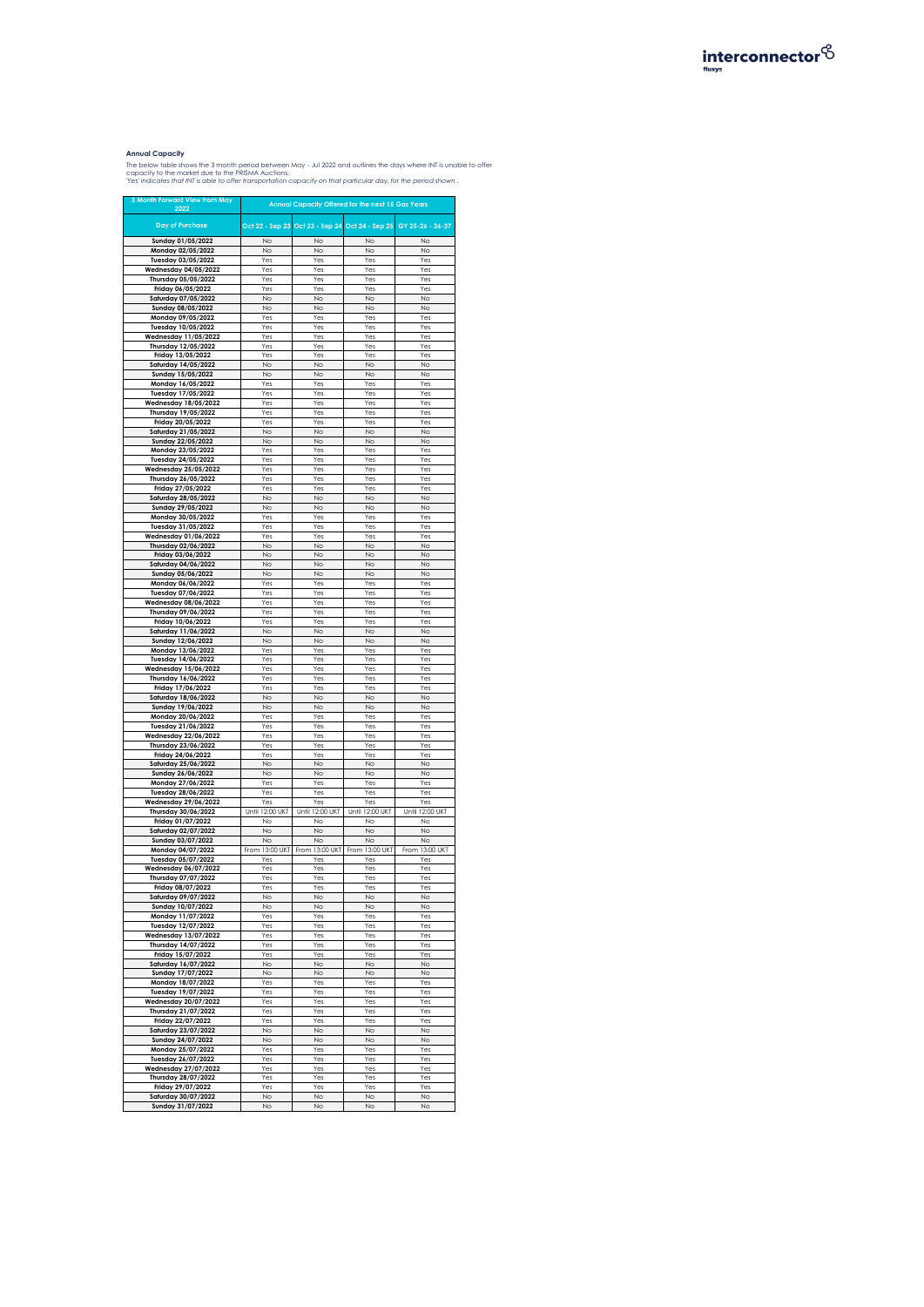

**6 monthly Capacity**<br>The below table shows the 3 month period between May - Jul 2022 and outlines the days where INT is unable to<br>offer capacity to the market due to the PRISMA Auctions.<br>"Yes' indicates that INT is able to

| 3 Month Forward View from May<br>2022              | 6 Monthly Capacity Offered for the next 15 Years |                 |                 |                 |                        |                 |  |  |  |  |
|----------------------------------------------------|--------------------------------------------------|-----------------|-----------------|-----------------|------------------------|-----------------|--|--|--|--|
|                                                    |                                                  |                 | Jan 23 - Jun 23 | Apr 23 - Sep 23 | <b>Jul 23 - Dec 23</b> | Oct 23 - Mar 24 |  |  |  |  |
| <b>Day of Purchase</b>                             | Jul 22 - Dec 22                                  | Oct 22 - Mar 23 | Jan 36 - Jun 36 | Apr 36 - Sep 36 | Jul 36 - Dec 36        | Oct 35 - Mar 36 |  |  |  |  |
| Sunday 01/05/2022                                  | No                                               | No              | No              | No              | No                     | No              |  |  |  |  |
| Monday 02/05/2022                                  | No                                               | No              | No              | No              | No                     | No              |  |  |  |  |
| Tuesday 03/05/2022<br><b>Wednesday 04/05/2022</b>  | Yes                                              | Yes             | Yes             | Yes             | Yes                    | Yes<br>Yes      |  |  |  |  |
| Thursday 05/05/2022                                | Yes<br>Yes                                       | Yes<br>Yes      | Yes<br>Yes      | Yes<br>Yes      | Yes<br>Yes             | Yes             |  |  |  |  |
| Friday 06/05/2022                                  | Yes                                              | Yes             | Yes             | Yes             | Yes                    | Yes             |  |  |  |  |
| Saturday 07/05/2022                                | No                                               | No              | No              | No              | No                     | No              |  |  |  |  |
| Sunday 08/05/2022                                  | No                                               | No              | No              | No              | No                     | No              |  |  |  |  |
| Monday 09/05/2022                                  | Yes                                              | Yes             | Yes             | Yes             | Yes                    | Yes             |  |  |  |  |
| Tuesday 10/05/2022                                 | Yes                                              | Yes             | Yes             | Yes             | Yes                    | Yes             |  |  |  |  |
| Wednesday 11/05/2022<br>Thursday 12/05/2022        | Yes<br>Yes                                       | Yes<br>Yes      | Yes<br>Yes      | Yes<br>Yes      | Yes<br>Yes             | Yes<br>Yes      |  |  |  |  |
| Friday 13/05/2022                                  | Yes                                              | Yes             | Yes             | Yes             | Yes                    | Yes             |  |  |  |  |
| Saturday 14/05/2022                                | No                                               | No              | No              | No              | No                     | No              |  |  |  |  |
| Sunday 15/05/2022                                  | No                                               | No              | No              | No              | No                     | No              |  |  |  |  |
| Monday 16/05/2022                                  | Yes                                              | Yes             | Yes             | Yes             | Yes                    | Yes             |  |  |  |  |
| Tuesday 17/05/2022                                 | Yes                                              | Yes             | Yes             | Yes             | Yes                    | Yes             |  |  |  |  |
| <b>Wednesday 18/05/2022</b><br>Thursday 19/05/2022 | Yes<br>Yes                                       | Yes<br>Yes      | Yes<br>Yes      | Yes<br>Yes      | Yes<br>Yes             | Yes<br>Yes      |  |  |  |  |
| Friday 20/05/2022                                  | Yes                                              | Yes             | Yes             | Yes             | Yes                    | Yes             |  |  |  |  |
| Saturday 21/05/2022                                | No                                               | No              | No              | No              | No                     | No              |  |  |  |  |
| Sunday 22/05/2022                                  | No                                               | No              | No              | No              | No                     | No              |  |  |  |  |
| Monday 23/05/2022                                  | Yes                                              | Yes             | Yes             | Yes             | Yes                    | Yes             |  |  |  |  |
| Tuesday 24/05/2022                                 | Yes                                              | Yes             | Yes             | Yes             | Yes                    | Yes             |  |  |  |  |
| Wednesday 25/05/2022<br>Thursday 26/05/2022        | Yes<br>Yes                                       | Yes<br>Yes      | Yes<br>Yes      | Yes<br>Yes      | Yes<br>Yes             | Yes<br>Yes      |  |  |  |  |
| Friday 27/05/2022                                  | Yes                                              | Yes             | Yes             | Yes             | Yes                    | Yes             |  |  |  |  |
| Saturday 28/05/2022                                | No                                               | No              | No              | No              | No                     | No              |  |  |  |  |
| Sunday 29/05/2022                                  | No                                               | No              | No              | No              | No                     | No              |  |  |  |  |
| Monday 30/05/2022                                  | Yes                                              | Yes             | Yes             | Yes             | Yes                    | Yes             |  |  |  |  |
| Tuesday 31/05/2022<br>Wednesday 01/06/2022         | Yes<br>No                                        | Yes<br>Yes      | Yes<br>Yes      | Yes<br>Yes      | Yes<br>Yes             | Yes<br>Yes      |  |  |  |  |
| Thursday 02/06/2022                                | No                                               | No              | No              | No              | No                     | No              |  |  |  |  |
| Friday 03/06/2022                                  | No                                               | No              | No              | No              | No                     | No              |  |  |  |  |
| Saturday 04/06/2022                                | No                                               | No              | No              | No              | No                     | No              |  |  |  |  |
| Sunday 05/06/2022                                  | No                                               | No              | No              | No              | No                     | No              |  |  |  |  |
| Monday 06/06/2022                                  | No                                               | Yes             | Yes             | Yes             | Yes                    | Yes             |  |  |  |  |
| Tuesday 07/06/2022<br>Wednesday 08/06/2022         | No<br>No                                         | Yes<br>Yes      | Yes<br>Yes      | Yes<br>Yes      | Yes<br>Yes             | Yes<br>Yes      |  |  |  |  |
| Thursday 09/06/2022                                | No                                               | Yes             | Yes             | Yes             | Yes                    | Yes             |  |  |  |  |
| Friday 10/06/2022                                  | No                                               | Yes             | Yes             | Yes             | Yes                    | Yes             |  |  |  |  |
| Saturday 11/06/2022                                | No                                               | No              | No              | No              | No                     | No              |  |  |  |  |
| Sunday 12/06/2022                                  | No                                               | No              | No              | No              | No                     | No              |  |  |  |  |
| Monday 13/06/2022<br>Tuesday 14/06/2022            | No<br>No                                         | Yes<br>Yes      | Yes<br>Yes      | Yes<br>Yes      | Yes<br>Yes             | Yes<br>Yes      |  |  |  |  |
| Wednesday 15/06/2022                               | No                                               | Yes             | Yes             | Yes             | Yes                    | Yes             |  |  |  |  |
| Thursday 16/06/2022                                | No                                               | Yes             | Yes             | Yes             | Yes                    | Yes             |  |  |  |  |
| Friday 17/06/2022                                  | No                                               | Yes             | Yes             | Yes             | Yes                    | Yes             |  |  |  |  |
| Saturday 18/06/2022                                | No                                               | No              | No              | No              | No                     | No              |  |  |  |  |
| Sunday 19/06/2022                                  | No                                               | No              | No              | No              | No                     | No              |  |  |  |  |
| Monday 20/06/2022<br>Tuesday 21/06/2022            | No<br>No                                         | Yes<br>Yes      | Yes<br>Yes      | Yes<br>Yes      | Yes<br>Yes             | Yes<br>Yes      |  |  |  |  |
| Wednesday 22/06/2022                               | No                                               | Yes             | Yes             | Yes             | Yes                    | Yes             |  |  |  |  |
| Thursday 23/06/2022                                | No                                               | Yes             | Yes             | Yes             | Yes                    | Yes             |  |  |  |  |
| Friday 24/06/2022                                  | No                                               | Yes             | Yes             | Yes             | Yes                    | Yes             |  |  |  |  |
| Saturday 25/06/2022                                | No<br>No                                         | No<br>No        | No<br>No        | No<br>No        | No<br>No               | No<br>No        |  |  |  |  |
| Sunday 26/06/2022<br>Monday 27/06/2022             | No                                               | Yes             | Yes             | Yes             | Yes                    | Yes             |  |  |  |  |
| Tuesday 28/06/2022                                 | No                                               | Yes             | Yes             | Yes             | Yes                    | Yes             |  |  |  |  |
| <b>Wednesday 29/06/2022</b>                        | No                                               | Yes             | Yes             | Yes             | Yes                    | Yes             |  |  |  |  |
| Thursday 30/06/2022                                | No                                               | Until 12:00 UKT | Until 12:00 UKT | Until 12:00 UKT | Until 12:00 UKT        | Until 12:00 UKT |  |  |  |  |
| Friday 01/07/2022                                  | No                                               | Nc              | No              | No              | No                     | No              |  |  |  |  |
| Saturday 02/07/2022<br>Sunday 03/07/2022           | No<br>No                                         | No<br>No        | No<br>No        | No<br>No        | No<br>No               | No<br>No        |  |  |  |  |
| Monday 04/07/2022                                  | No                                               | From 13:00 UKT  | From 13:00 UKT  | From 13:00 UKT  | From 13:00 UKT         | From 13:00 UKT  |  |  |  |  |
| Tuesday 05/07/2022                                 | No                                               | Yes             | Yes             | Yes             | Yes                    | Yes             |  |  |  |  |
| Wednesday 06/07/2022                               | No                                               | Yes             | Yes             | Yes             | Yes                    | Yes             |  |  |  |  |
| Thursday 07/07/2022<br>Friday 08/07/2022           | No<br>No                                         | Yes<br>Yes      | Yes<br>Yes      | Yes<br>Yes      | Yes<br>Yes             | Yes<br>Yes      |  |  |  |  |
| Saturday 09/07/2022                                | No                                               | No              | No              | No              | No                     | No              |  |  |  |  |
| Sunday 10/07/2022                                  | No                                               | No              | No              | No              | No                     | No              |  |  |  |  |
| Monday 11/07/2022                                  | No                                               | Yes             | Yes             | Yes             | Yes                    | Yes             |  |  |  |  |
| Tuesday 12/07/2022                                 | No                                               | Yes             | Yes             | Yes             | Yes                    | Yes             |  |  |  |  |
| Wednesday 13/07/2022<br>Thursday 14/07/2022        | No<br>No                                         | Yes<br>Yes      | Yes<br>Yes      | Yes<br>Yes      | Yes<br>Yes             | Yes<br>Yes      |  |  |  |  |
| Friday 15/07/2022                                  | No                                               | Yes             | Yes             | Yes             | Yes                    | Yes             |  |  |  |  |
| Saturday 16/07/2022                                | No                                               | No              | No              | No              | No                     | No              |  |  |  |  |
| Sunday 17/07/2022                                  | No                                               | No              | No              | No              | No                     | No              |  |  |  |  |
| Monday 18/07/2022                                  | No                                               | Yes             | Yes             | Yes             | Yes                    | Yes             |  |  |  |  |
| Tuesday 19/07/2022                                 | No<br>No                                         | Yes<br>Yes      | Yes<br>Yes      | Yes<br>Yes      | Yes<br>Yes             | Yes<br>Yes      |  |  |  |  |
| Wednesday 20/07/2022<br>Thursday 21/07/2022        | No                                               | Yes             | Yes             | Yes             | Yes                    | Yes             |  |  |  |  |
| Friday 22/07/2022                                  | No                                               | Yes             | Yes             | Yes             | Yes                    | Yes             |  |  |  |  |
| Saturday 23/07/2022                                | No                                               | No              | No              | No              | No                     | No              |  |  |  |  |
| Sunday 24/07/2022                                  | No                                               | No              | No              | No              | No                     | No              |  |  |  |  |
| Monday 25/07/2022                                  | No                                               | Yes             | Yes             | Yes             | Yes                    | Yes             |  |  |  |  |
| Tuesday 26/07/2022                                 | No                                               | Yes             | Yes             | Yes             | Yes                    | Yes             |  |  |  |  |
| Wednesday 27/07/2022<br>Thursday 28/07/2022        | No<br>No                                         | Yes<br>Yes      | Yes<br>Yes      | Yes<br>Yes      | Yes<br>Yes             | Yes<br>Yes      |  |  |  |  |
| Friday 29/07/2022                                  | No                                               | Yes             | Yes             | Yes             | Yes                    | Yes             |  |  |  |  |
| Saturday 30/07/2022                                | No                                               | No              | No              | No              | No                     | No              |  |  |  |  |
| Sunday 31/07/2022                                  | No                                               | No              | No              | No              | No                     | No              |  |  |  |  |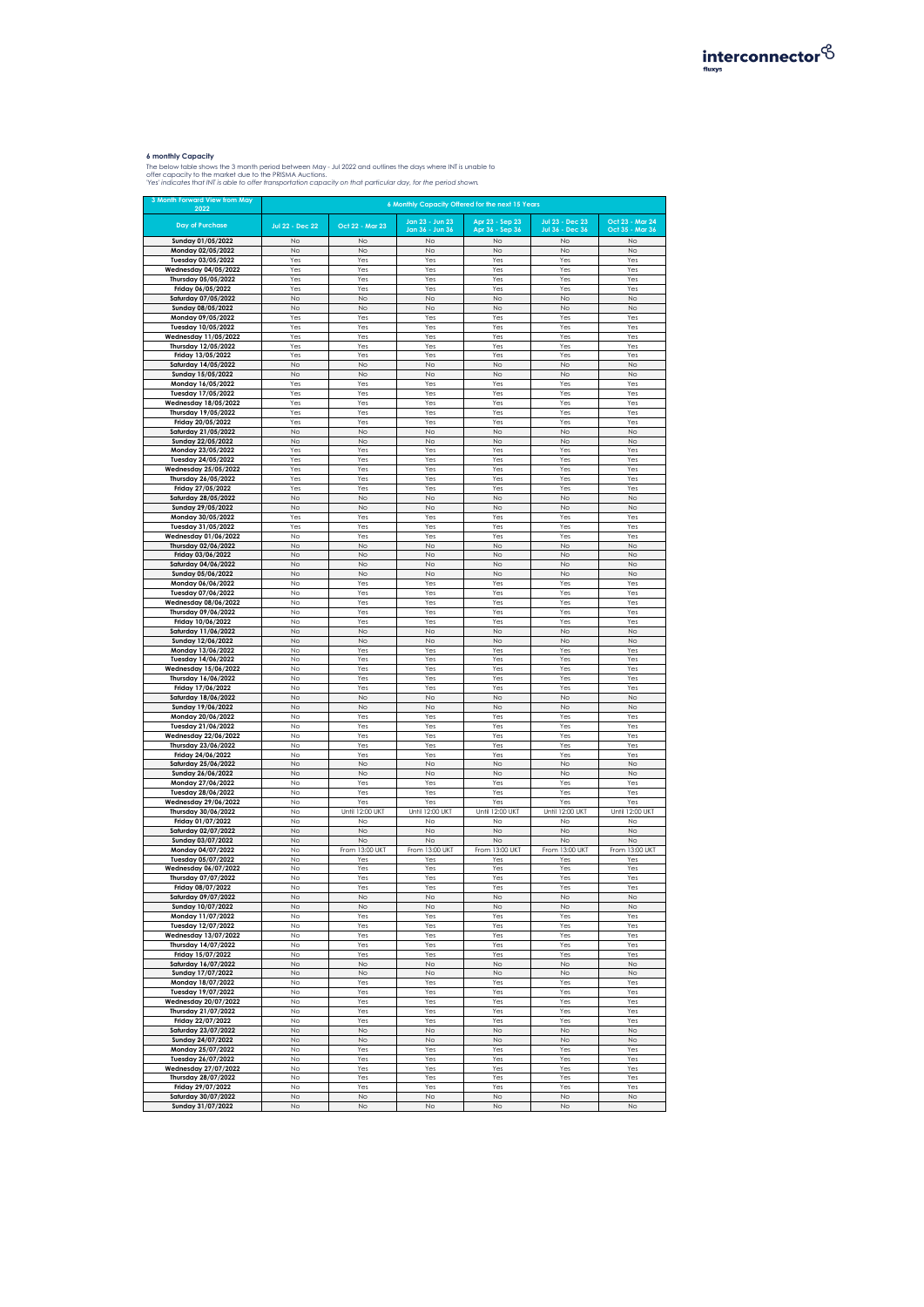

**Quarterly Capacity**<br>The below table shows the 3 month period between May - Jul 2022 and outlines the days where INT is unable<br>to offer capacity to the market due to the PRISMA Auctions.<br>"Yes' indicates that INT is able to

| 3 Month Forward View from May<br>2022              | Quarterly Capacity Offered for the next 15 Years |                |                                |                    |                    |                                |  |  |  |  |  |
|----------------------------------------------------|--------------------------------------------------|----------------|--------------------------------|--------------------|--------------------|--------------------------------|--|--|--|--|--|
| <b>Day of Purchase</b>                             | Jul - Sep 22                                     | Oct - Dec 22   | $Jan - Mar 23$<br>Jan - Mar 36 | Apr - Jun 23 -     | Jul - Sep 23 -     | Oct - Dec 23 -<br>Oct - Dec 36 |  |  |  |  |  |
| Sunday 01/05/2022                                  | No                                               | No             | No                             | Apr - Jun 36<br>No | Jul - Sep 36<br>No | No                             |  |  |  |  |  |
| Monday 02/05/2022                                  | No                                               | No             | No                             | No                 | No                 | No                             |  |  |  |  |  |
| Tuesday 03/05/2022                                 | Yes                                              | Yes            | Yes                            | Yes                | Yes                | Yes                            |  |  |  |  |  |
| Wednesday 04/05/2022                               | Yes                                              | Yes            | Yes                            | Yes                | Yes                | Yes                            |  |  |  |  |  |
| Thursday 05/05/2022<br>Friday 06/05/2022           | Yes<br>Yes                                       | Yes<br>Yes     | Yes<br>Yes                     | Yes<br>Yes         | Yes<br>Yes         | Yes<br>Yes                     |  |  |  |  |  |
| Saturday 07/05/2022                                | No                                               | No             | No                             | No                 | No                 | No                             |  |  |  |  |  |
| Sunday 08/05/2022                                  | No                                               | No             | No                             | No                 | No                 | No                             |  |  |  |  |  |
| Monday 09/05/2022                                  | Yes                                              | Yes            | Yes                            | Yes                | Yes                | Yes                            |  |  |  |  |  |
| Tuesday 10/05/2022                                 | Yes                                              | Yes            | Yes                            | Yes                | Yes                | Yes                            |  |  |  |  |  |
| Wednesday 11/05/2022                               | Yes<br>Yes                                       | Yes<br>Yes     | Yes<br>Yes                     | Yes<br>Yes         | Yes<br>Yes         | Yes<br>Yes                     |  |  |  |  |  |
| Thursday 12/05/2022<br>Friday 13/05/2022           | Yes                                              | Yes            | Yes                            | Yes                | Yes                | Yes                            |  |  |  |  |  |
| Saturday 14/05/2022                                | No                                               | No             | No                             | No                 | No                 | No                             |  |  |  |  |  |
| Sunday 15/05/2022                                  | No                                               | No             | No                             | No                 | No                 | No                             |  |  |  |  |  |
| Monday 16/05/2022                                  | Yes                                              | Yes            | Yes                            | Yes                | Yes                | Yes                            |  |  |  |  |  |
| Tuesday 17/05/2022<br><b>Wednesday 18/05/2022</b>  | Yes<br>Yes                                       | Yes<br>Yes     | Yes<br>Yes                     | Yes<br>Yes         | Yes<br>Yes         | Yes<br>Yes                     |  |  |  |  |  |
| Thursday 19/05/2022                                | Yes                                              | Yes            | Yes                            | Yes                | Yes                | Yes                            |  |  |  |  |  |
| Friday 20/05/2022                                  | Yes                                              | Yes            | Yes                            | Yes                | Yes                | Yes                            |  |  |  |  |  |
| Saturday 21/05/2022                                | No                                               | No             | No                             | No                 | No                 | No                             |  |  |  |  |  |
| Sunday 22/05/2022                                  | No                                               | No             | No                             | No                 | No                 | No                             |  |  |  |  |  |
| Monday 23/05/2022<br>Tuesday 24/05/2022            | Yes<br>Yes                                       | Yes<br>Yes     | Yes<br>Yes                     | Yes<br>Yes         | Yes<br>Yes         | Yes<br>Yes                     |  |  |  |  |  |
| Wednesday 25/05/2022                               | Yes                                              | Yes            | Yes                            | Yes                | Yes                | Yes                            |  |  |  |  |  |
| Thursday 26/05/2022                                | Yes                                              | Yes            | Yes                            | Yes                | Yes                | Yes                            |  |  |  |  |  |
| Friday 27/05/2022                                  | Yes                                              | Yes            | Yes                            | Yes                | Yes                | Yes                            |  |  |  |  |  |
| Saturday 28/05/2022<br>Sunday 29/05/2022           | No<br>No                                         | No<br>No       | No<br>No                       | No<br>No           | No<br>No           | No                             |  |  |  |  |  |
| Monday 30/05/2022                                  | Yes                                              | Yes            | Yes                            | Yes                | Yes                | No<br>Yes                      |  |  |  |  |  |
| Tuesday 31/05/2022                                 | Yes                                              | Yes            | Yes                            | Yes                | Yes                | Yes                            |  |  |  |  |  |
| Wednesday 01/06/2022                               | Yes                                              | Yes            | Yes                            | Yes                | Yes                | Yes                            |  |  |  |  |  |
| Thursday 02/06/2022                                | No                                               | No             | No                             | No                 | No                 | No                             |  |  |  |  |  |
| Friday 03/06/2022<br>Saturday 04/06/2022           | No<br>No                                         | No<br>No       | No<br>No                       | No<br>No           | No<br>No           | No<br>No                       |  |  |  |  |  |
| Sunday 05/06/2022                                  | No                                               | No             | No                             | N <sub>o</sub>     | No                 | No                             |  |  |  |  |  |
| Monday 06/06/2022                                  | Yes                                              | Yes            | Yes                            | Yes                | Yes                | Yes                            |  |  |  |  |  |
| Tuesday 07/06/2022                                 | Yes                                              | Yes            | Yes                            | Yes                | Yes                | Yes                            |  |  |  |  |  |
| <b>Wednesday 08/06/2022</b>                        | Yes                                              | Yes            | Yes                            | Yes                | Yes                | Yes                            |  |  |  |  |  |
| Thursday 09/06/2022<br>Friday 10/06/2022           | Yes<br>Yes                                       | Yes<br>Yes     | Yes<br>Yes                     | Yes<br>Yes         | Yes<br>Yes         | Yes<br>Yes                     |  |  |  |  |  |
| Saturday 11/06/2022                                | No                                               | No             | No                             | No                 | No                 | No                             |  |  |  |  |  |
| Sunday 12/06/2022                                  | No                                               | No             | No                             | No                 | No                 | No                             |  |  |  |  |  |
| Monday 13/06/2022                                  | Yes                                              | Yes            | Yes                            | Yes                | Yes                | Yes                            |  |  |  |  |  |
| Tuesday 14/06/2022<br>Wednesday 15/06/2022         | Yes<br>Yes                                       | Yes<br>Yes     | Yes<br>Yes                     | Yes<br>Yes         | Yes<br>Yes         | Yes<br>Yes                     |  |  |  |  |  |
| Thursday 16/06/2022                                | Yes                                              | Yes            | Yes                            | Yes                | Yes                | Yes                            |  |  |  |  |  |
| Friday 17/06/2022                                  | Yes                                              | Yes            | Yes                            | Yes                | Yes                | Yes                            |  |  |  |  |  |
| Saturday 18/06/2022                                | No                                               | No             | No                             | No                 | No                 | No                             |  |  |  |  |  |
| Sunday 19/06/2022                                  | No                                               | No             | No                             | No                 | No                 | No                             |  |  |  |  |  |
| Monday 20/06/2022<br>Tuesday 21/06/2022            | Yes<br>Yes                                       | Yes<br>Yes     | Yes<br>Yes                     | Yes<br>Yes         | Yes<br>Yes         | Yes<br>Yes                     |  |  |  |  |  |
| Wednesday 22/06/2022                               | Yes                                              | Yes            | Yes                            | Yes                | Yes                | Yes                            |  |  |  |  |  |
| Thursday 23/06/2022                                | Yes                                              | Yes            | Yes                            | Yes                | Yes                | Yes                            |  |  |  |  |  |
| Friday 24/06/2022                                  | Yes                                              | Yes            | Yes                            | Yes                | Yes                | Yes                            |  |  |  |  |  |
| Saturday 25/06/2022<br>Sunday 26/06/2022           | No<br>No                                         | No<br>No       | No<br>No                       | No<br>No           | No<br>No           | No<br>No                       |  |  |  |  |  |
| Monday 27/06/2022                                  | Yes                                              | Yes            | Yes                            | Yes                | Yes                | Yes                            |  |  |  |  |  |
| Tuesday 28/06/2022                                 | Yes                                              | Yes            | Yes                            | Yes                | Yes                | Yes                            |  |  |  |  |  |
| Wednesday 29/06/2022                               | Yes                                              | Yes            | Yes                            | Yes                | Yes                | Yes                            |  |  |  |  |  |
| Thursday 30/06/2022                                | No                                               | Until 12pm UKT | Until 12pm UKT                 | Until 12pm UKT     | Until 12pm UKT     | Until 12pm UKT<br>No           |  |  |  |  |  |
| Friday 01/07/2022<br>Saturday 02/07/2022           | No<br>No                                         | No<br>No       | No<br>No                       | No<br>No           | No<br>No           | No                             |  |  |  |  |  |
| Sunday 03/07/2022                                  | No                                               | No             | No                             | No                 | No                 | No                             |  |  |  |  |  |
| Monday 04/07/2022                                  | No                                               | From 13:00 UKT | From 13:00 UKT                 | From 13:00 UKT     | From 13:00 UKT     | From 13:00 UKT                 |  |  |  |  |  |
| Tuesday 05/07/2022                                 | No                                               | Yes            | Yes                            | Yes                | Yes                | Yes                            |  |  |  |  |  |
| <b>Wednesday 06/07/2022</b><br>Thursday 07/07/2022 | No<br>No                                         | Yes<br>Yes     | Yes<br>Yes                     | Yes<br>Yes         | Yes<br>Yes         | Yes<br>Yes                     |  |  |  |  |  |
| Friday 08/07/2022                                  | No                                               | Yes            | Yes                            | Yes                | Yes                | Yes                            |  |  |  |  |  |
| Saturday 09/07/2022                                | No                                               | No             | No                             | No                 | No                 | No                             |  |  |  |  |  |
| Sunday 10/07/2022                                  | No                                               | No             | No                             | No                 | No                 | No                             |  |  |  |  |  |
| Monday 11/07/2022<br>Tuesday 12/07/2022            | No<br>No                                         | Yes<br>Yes     | Yes<br>Yes                     | Yes<br>Yes         | Yes<br>Yes         | Yes<br>Yes                     |  |  |  |  |  |
| Wednesday 13/07/2022                               | No                                               | Yes            | Yes                            | Yes                | Yes                | Yes                            |  |  |  |  |  |
| Thursday 14/07/2022                                | No                                               | Yes            | Yes                            | Yes                | Yes                | Yes                            |  |  |  |  |  |
| Friday 15/07/2022                                  | No                                               | Yes            | Yes                            | Yes                | Yes                | Yes                            |  |  |  |  |  |
| Saturday 16/07/2022                                | No<br>No                                         | No<br>No       | No<br>No                       | No<br>No           | No<br>No           | No<br>No                       |  |  |  |  |  |
| Sunday 17/07/2022<br>Monday 18/07/2022             | No                                               | Yes            | Yes                            | Yes                | Yes                | Yes                            |  |  |  |  |  |
| Tuesday 19/07/2022                                 | No                                               | Yes            | Yes                            | Yes                | Yes                | Yes                            |  |  |  |  |  |
| Wednesday 20/07/2022                               | No                                               | Yes            | Yes                            | Yes                | Yes                | Yes                            |  |  |  |  |  |
| Thursday 21/07/2022                                | No                                               | Yes            | Yes                            | Yes                | Yes                | Yes                            |  |  |  |  |  |
| Friday 22/07/2022<br>Saturday 23/07/2022           | No<br>No                                         | Yes<br>No      | Yes<br>No                      | Yes<br>No          | Yes<br>No          | Yes<br>No                      |  |  |  |  |  |
| Sunday 24/07/2022                                  | No                                               | No             | No                             | No                 | No                 | No                             |  |  |  |  |  |
| Monday 25/07/2022                                  | No                                               | Yes            | Yes                            | Yes                | Yes                | Yes                            |  |  |  |  |  |
| Tuesday 26/07/2022                                 | No                                               | Yes            | Yes                            | Yes                | Yes                | Yes                            |  |  |  |  |  |
| <b>Wednesday 27/07/2022</b>                        | No                                               | Yes            | Yes                            | Yes                | Yes                | Yes                            |  |  |  |  |  |
| Thursday 28/07/2022<br>Friday 29/07/2022           | No<br>No                                         | Yes<br>Yes     | Yes<br>Yes                     | Yes<br>Yes         | Yes<br>Yes         | Yes<br>Yes                     |  |  |  |  |  |
| Saturday 30/07/2022                                | No                                               | No             | No                             | No                 | No                 | No                             |  |  |  |  |  |
| Sunday 31/07/2022                                  | No                                               | No             | No                             | No                 | No                 | No                             |  |  |  |  |  |